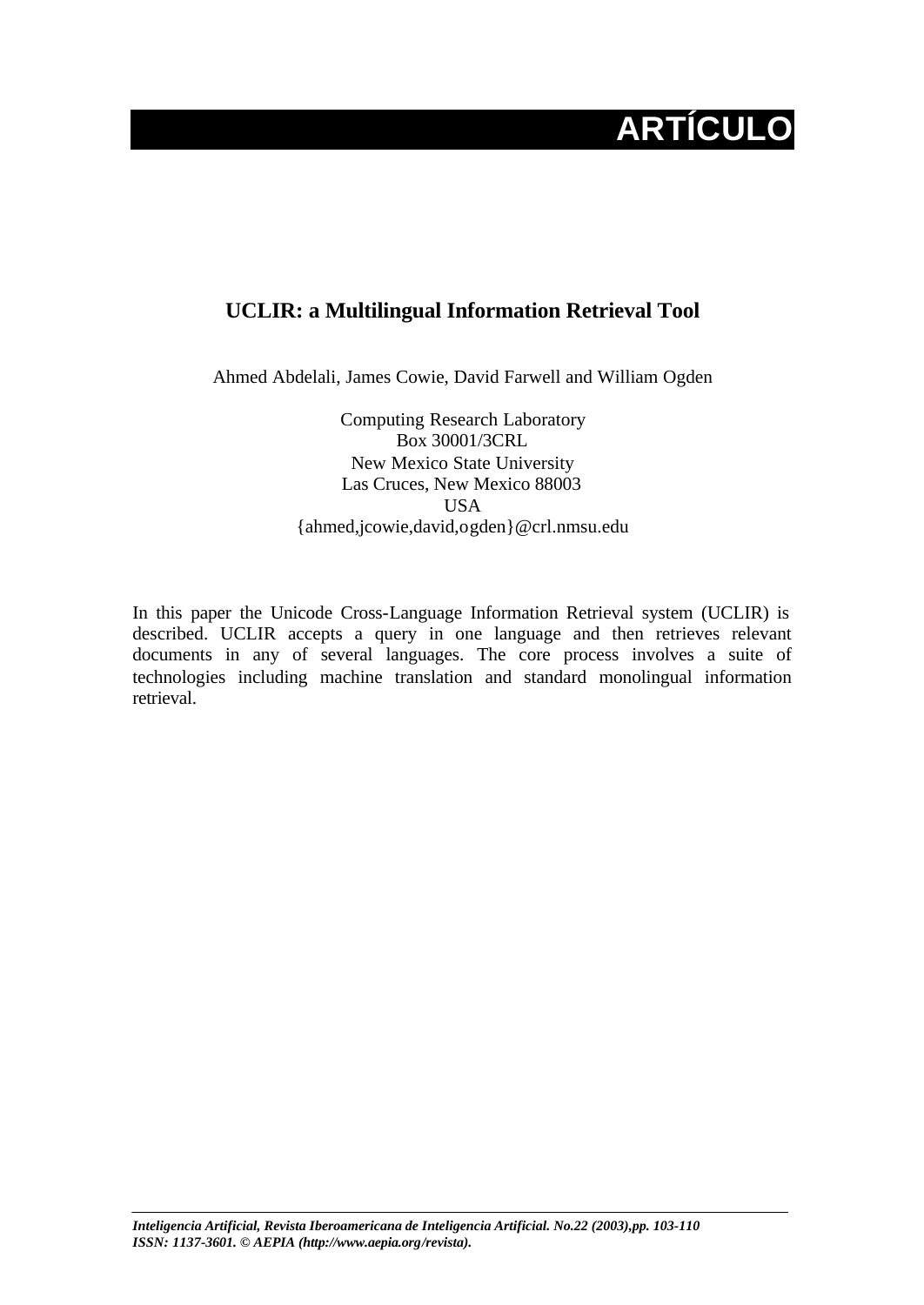## **UCLIR: a Multilingual Information Retrieval Tool**

**Ahmed Abdelali, James Cowie, David Farwell and William Ogden** 

Computing Research Laboratory Box 30001/3CRL New Mexico State University Las Cruces, New Mexico 88003 **USA** {ahmed,jcowie,david,ogden}@crl.nmsu.edu

#### **Abstract**

In this paper the Unicode Cross-Language Information Retrieval system (UCLIR) is described. UCLIR accepts a query in one language and then retrieves relevant documents in any of several languages. The core process involves a suite of technologies including machine translation and standard monolingual information retrieval.

**Key words:** Cross-language Information Retrieval, Human-Computer Interaction, Machine Translation, Unicode.

The problem of multilingual information retrieval is an extension of the general problem of monolingual information retrieval (IR). The goal of IR is to retrieve documents that most directly respond to a user's requests. Given the speed of access and the large scale of the information sources available today, users often wish to reach beyond a single information source in looking for relevant answers to their queries. The tool presented here, the Unicode Cross-language Information Retrieval system (UCLIR) focuses on providing users with the capability to exploring multiple multilingual resources using a range of different approaches. It does this by scaling up facilities developed for monolingual IR to include bilingual dictionary look up, multilingual search and the standardized encoding of different languages and their character sets through the use of Unicode.

**1. Introduction** The UCLIR retrieval system is based on URSA [Davis & Dunning 1995, Ogden & Davis 1998, Ogden, *et al*.1999, Ogden & Davis 2000], a multilingual IR system developed previously at the Computing Research Laboratory at New Mexico State University.

### **2. Unicode**

Computers fundamentally deal only with numbers. They store letters and other characters by assigning a number to each distinct item. Before Unicode was invented, there were hundreds of different encoding systems for assigning these numbers. However, no single encoding system could represent sufficiently many characters as the number and diversity of languages grew. For example, the European Union alone requires several different encoding systems to cover all its languages. Even for a single language like English no single encoding was adequate for all

*Inteligencia Artificial, Revista Iberoamericana de Inteligencia Artificial. Vol. VIII, No. 22 (2004), pp. 103-110 ISSN: 1137-3601 AEPIA (http://www.aepia.org/revista).*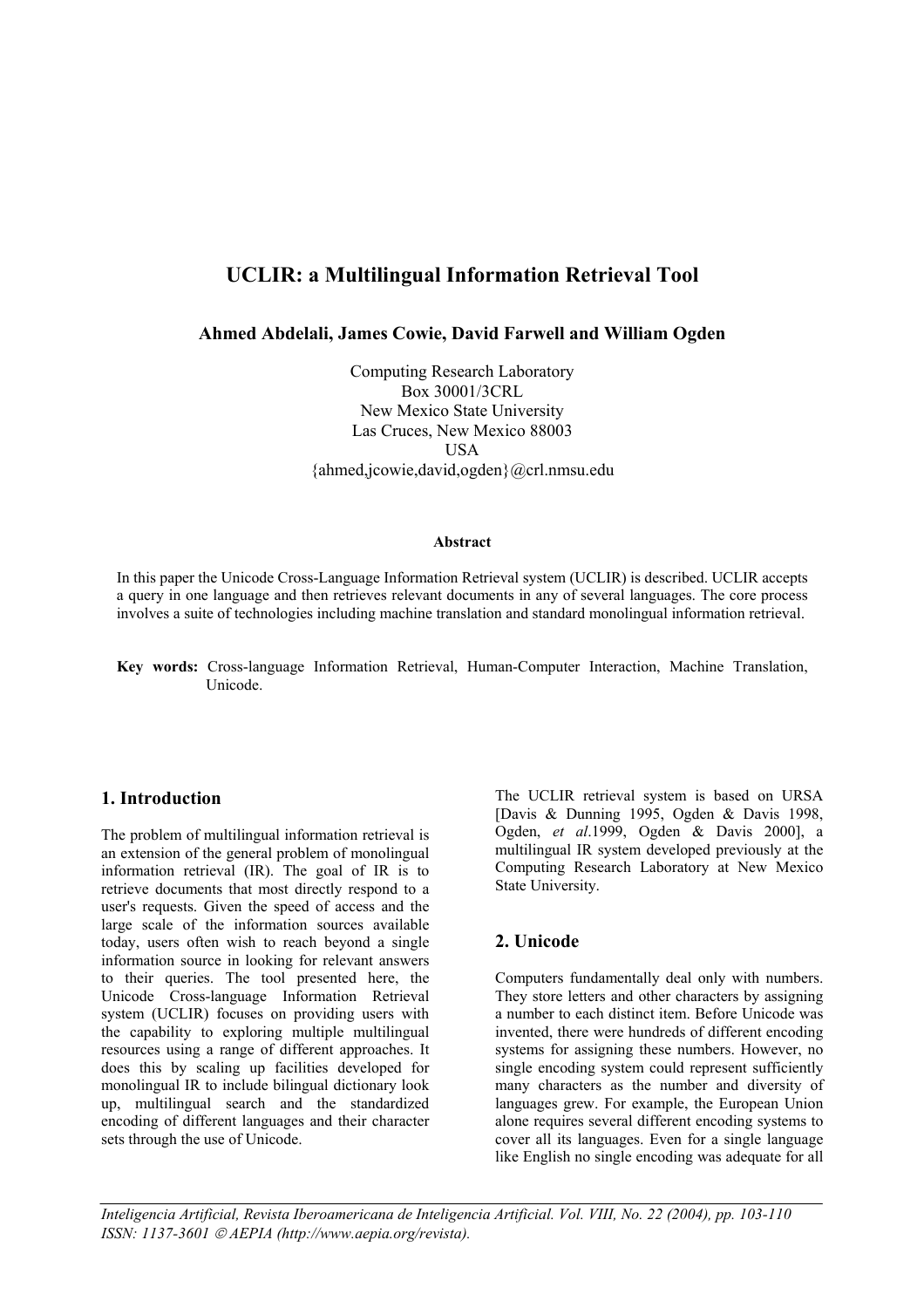the letters, punctuation, and technical symbols in common use.

In addition, these encoding systems often conflict with one another. That is, two different encoding systems might use the same number for two different characters or use different numbers for the same character. As a result, any given computer (in particular any server) needs to support many different encoding systems. Even so, whenever data is passed between different encodings or platforms, there is always the risk that that data may be corrupted.

Unicode provides a unique number for every character, no matter what the language, no matter what the platform, no matter what the program. Such industry leaders as Apple, HP, IBM, Microsoft, Oracle, SAP, Sun, Sybase, Unisys and many others have adopted the Unicode Standard. Unicode is required by modern standards such as XML, Java, ECMAScript (JavaScript), LDAP, CORBA 3.0, WML, etc., and is the official encoding for implementing ISO/IEC 10646. It is supported in many operating systems, all modern browsers and many other products. The emergence of the Unicode Standard and the availability of tools supporting it are among the most significant recent global trends in software technology [Unicode 2002].

### **3. URSA**

URSA, the Unicode Retrieval System Architecture, is a high-performance text retrieval system that can index and retrieve Unicode texts. As result, URSA has the capacity to index and retrieve documents in every language that can be represented in UNICODE (almost 1000 languages are already included in the UNICODE standard) and provides tools for converting texts into UNICODE and back again into the original encoding. URSA also has a comprehensive set of query and document weighting functions commonly used for information retrieval. The complete suite of weighting and ranking functions implemented in URSA represents the bulk of the weighting schemes developed in the past 40 years of text retrieval research and includes many of the recent successful document weighting schemes from Cornell [Buckley, et al. 1998] and City University of New York[Kwok et al., 1998].

Further, by using a posting compression scheme that is both simple enough to allow for the efficient merging of posting data as well as for its rapid decompression and yet is specifically tuned to the kinds of data in the postings, URSA indexes are only about 12%-25% of the size of the original

texts. Finally, the URSA tools are robust enough to be used in industrial-grade applications and are based on a very simple object-oriented API [Ogden, et al. 1999].

#### **4. System Description**

#### **4.1 Retrieval**

The system operates in any of three different modes: using a multilingual query, using an English query without user involvement in the formulation of the multilingual queries or using an English query with user involvement in the formulation of the multilingual queries.

#### **4.1.1. Multilingual query**

The multilingual query mode is an extension of the CRL's monolingual approach to IR query that essentially allow users to access resources in other languages by formulating queries in other languages. The interface (see Figure 1) will accept a Unicode text containing terms in various languages regardless of the format or form of the query. The documents retrieved against the query will in general be in the same languages as the query terms. The most relevant documents retrieved may end up being in one language, reflecting the likelihood of co-occurrence of the terms of the original query. The relevance of the documents retrieved is computed globally over the entire multilingual resource. Even in the case of cross- language homographs (for instance, up to 40% of the words in English are of Latin or French origin), retrieval would be only slightly affected because the cooccurring words of the query will cause the system to give any documents containing the noisy word a lower score. In another words, even though some of the documents may be mistakenly retrieved on the basis of the accidental homograph, they will be ranked lower than those retrieved on the basis of the intended query for each language.

#### **4.1.2. English query: non-interactive approach**

The second mode relies on a set of bilingual dictionaries for translating an English query into the different target languages. Once the set of translations has been compiled, they are validated against the index word list of the resources and all the terms that are not in the resources are dropped from the query. The resulting query is then used to retrieve the relevant documents from the resources and returned to the user (see Figure 2). With this approach the user has no control over the multilingual query formulation process. Rather success depends on the quality of the bilingual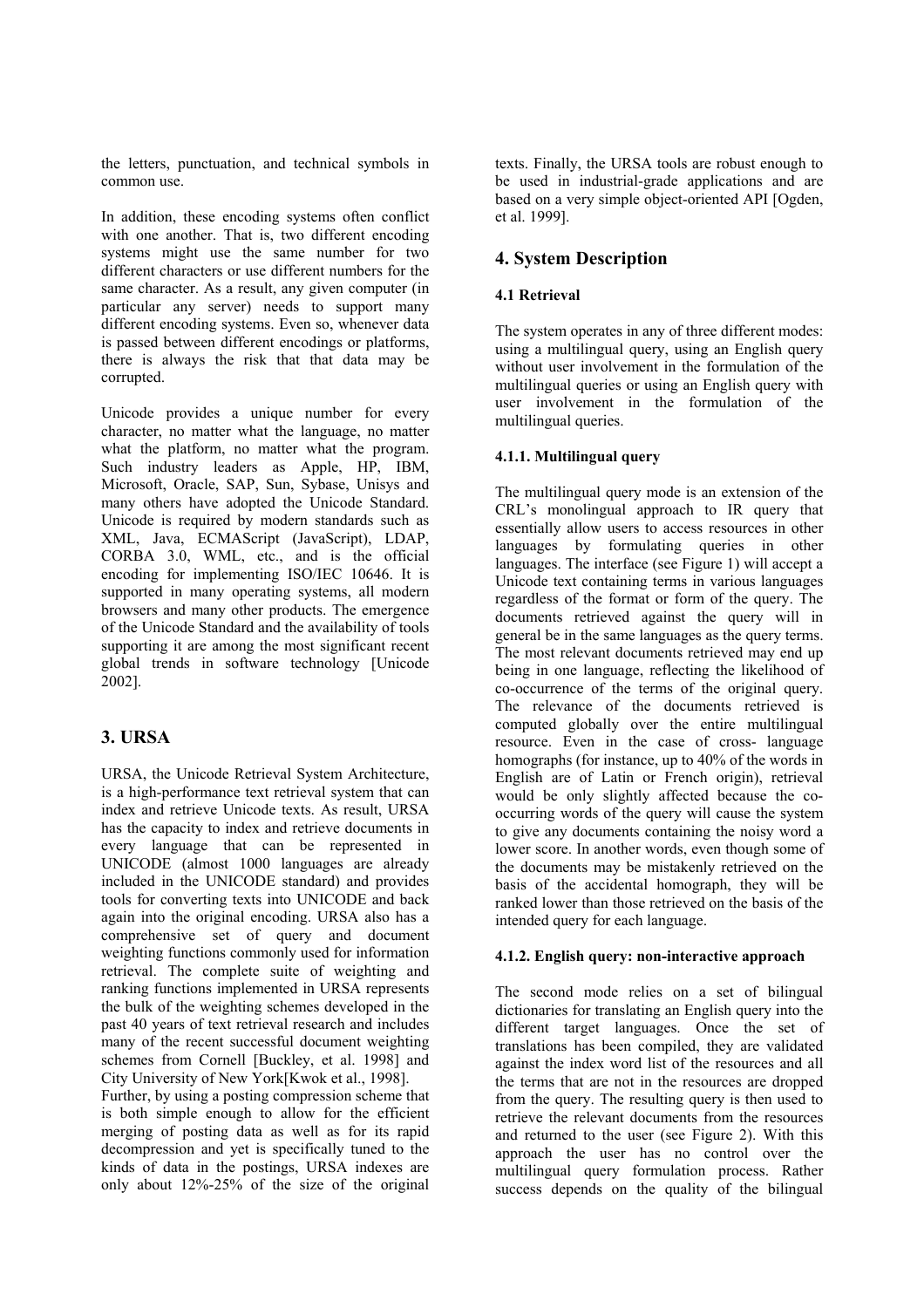dictionaries and the size of the index word list of the **4.1.3. English query: interactive approach** resources.

Using this third mode, the user becomes involved in making decisions about the terms selected for the



**Figure 1. Main interface for Unicode query** 

| Multilingual Information Retrieval: Using English Query - Microsoft Internet Explorer          |                                             | $-17 \times$                          |
|------------------------------------------------------------------------------------------------|---------------------------------------------|---------------------------------------|
| Edit View Favorites Tools<br>File<br>Help                                                      |                                             | 獅                                     |
| 335<br>◎Search 图 Favorites ③ 凸 → 画 → 画 →<br>← Back →                                           |                                             |                                       |
| Address   http://kythera.nmsu.edu:8099/ml/lang-i-eng.html                                      | $\overline{\mathbf{r}}$                     | $\alpha$<br>Links <sup>&gt;&gt;</sup> |
| Unicode Cross-language Interactive Retrieval System                                            | <b>COMPUTING<br/>RESEARCH<br/>ABORATORY</b> |                                       |
| <b>Multilingual Collection</b><br>Russian, Arabio, Spanish, Persian Newspapers of May-June, 02 |                                             |                                       |
| <b>English Query Interface - Interactive Selection-</b>                                        |                                             |                                       |
| Query: Pakistan India<br>Search Clear                                                          |                                             |                                       |
| Close Sample Queries                                                                           |                                             |                                       |
| <b>Wall Street</b><br>Pakistan India<br>Mars                                                   |                                             |                                       |
| Search using English query - non interactive interface -<br>Search using Unicode query         |                                             |                                       |
| Best viewed using IE                                                                           |                                             |                                       |
| Home CRL                                                                                       |                                             |                                       |
|                                                                                                |                                             | $\overline{\mathbf v}$                |
| 固                                                                                              | Trusted sites                               |                                       |

**Figure 2. English query interface**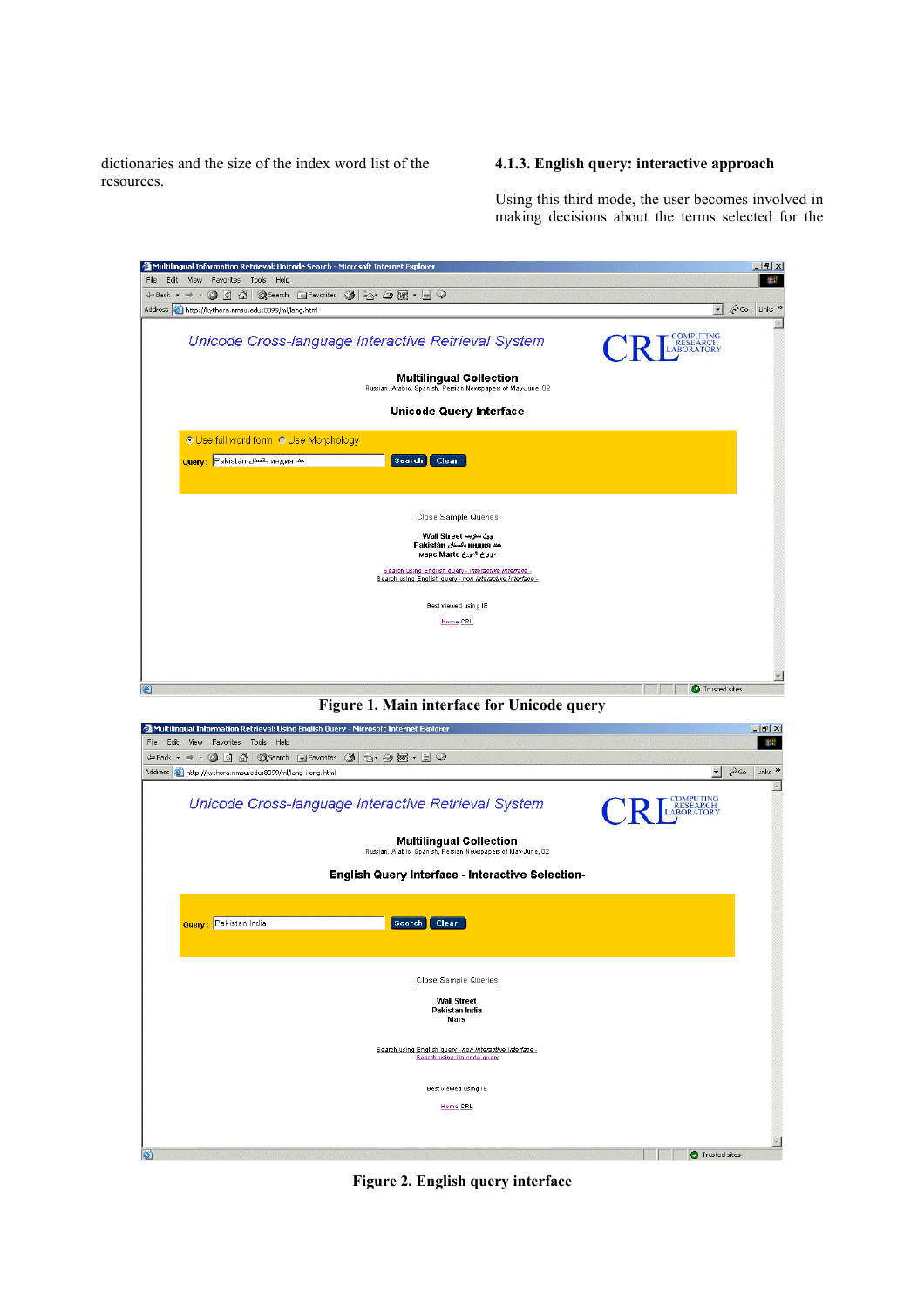various queries in the different languages. Knowledge of the other languages is not required. First, the English query is passed to the bilingual dictionaries which, in turn, produce translations for each query term. The translations are checked against the index word list and only those terms that have a match are kept for further processing. The interface presents these terms to the user along with details about their English correspondences and other information (i.e., part of speech, domain, and so on). It also presents visual distinctions among the terms of the different languages (see Figure 3 below). The user is then responsible for choosing the most appropriate terms, based on their meaning, to use for the multilingual queries. Once a query ready, it is used to retrieve documents from the indexed resources and presented to the user.

#### in the text, as well as of the query terms (see Figure 4 on next page for a general view and Figure 5 on next page for the pop-up view of a particular text). These functionalities allows users to get more information about the text in terms of co-occurrence and other relations between the entities mentioned in the text.

### **4.3. Translation**

The documents retrieved in the different languages may be translated into English. This is a useful tool for checking on and evaluating the success of the cross-language retrieval process. To carry out the translation there are two alternative techniques: word-level translation and document-level translation.

#### **4.3.1. Word-level translation**

#### **4.2 Entities Selection**

The options available for viewing the retrieved documents include the highlighting of the proper names (e.g., of people, organizations and locations)





**Figure 3. Interactive multilingual query building**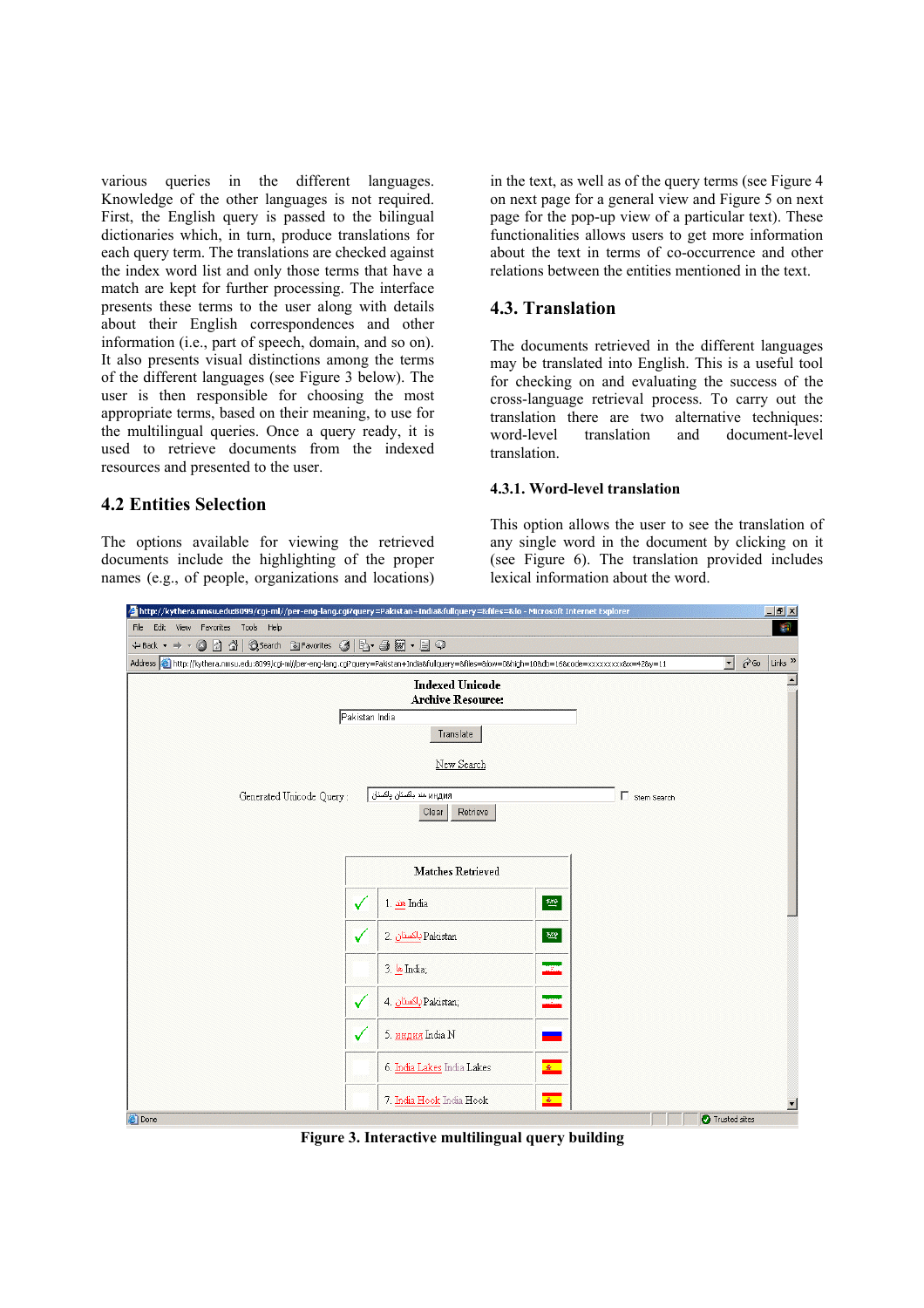

**Figure 4. Retrieved document and entity selection** 



**Figure 5. Retrieved document viewing**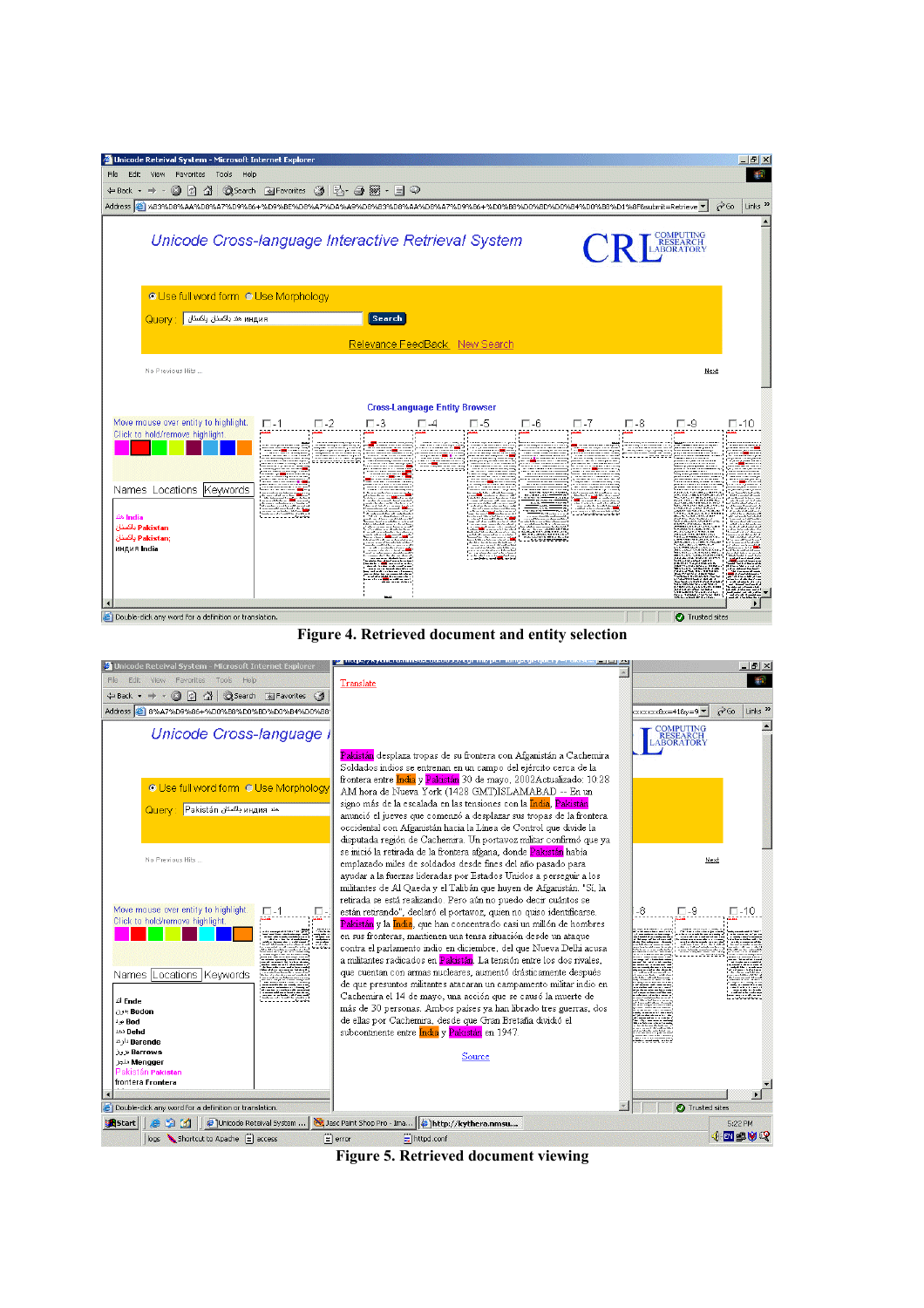





**Figure 7. Retrieved document English translation**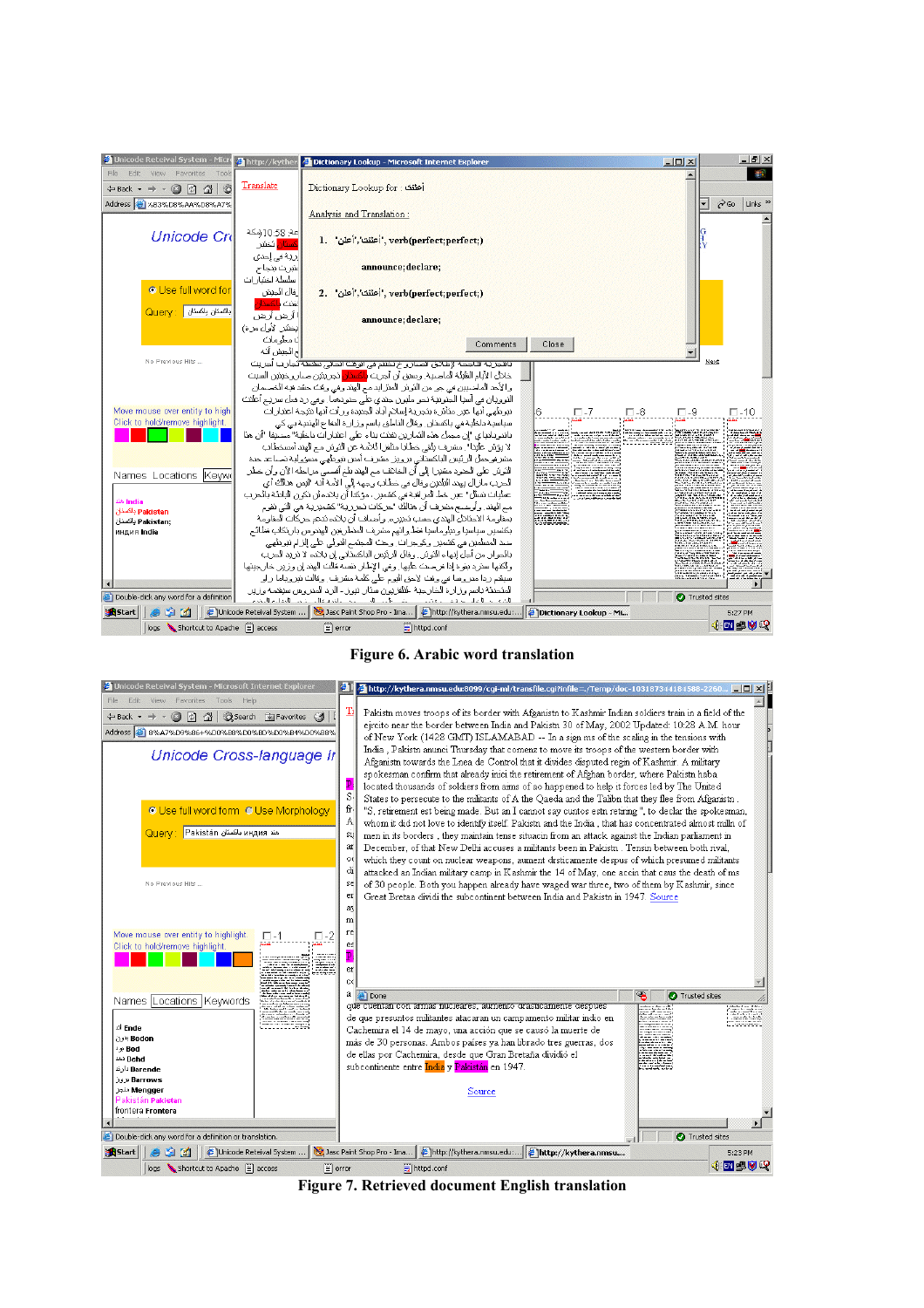#### **4.3.2. Document-level translation**

This option allows the user to translate the full document from its original language into English. The quality and type of translation depends entirely on the translation system used to handle the task (see Figure 7).

#### **5. Evaluation**

Evaluating system performance has been the goal of numerous experiments carried out as a central component of the system's development. One of the evaluations was done as part of the Arctos project. Here, the user was provided with a browser-based interface with which to enter English queries. After an initial query is entered, the query was translated using a simple word-for-word or phrasal translator. The user was then asked to interactively improve the query translation using bilingual translation resources and finally submit the query for retrieval against a document collections in the target language. The retrieved documents were presented using document thumbnails and query term highlighting. The user was also asked have the documents translated from the target language into English by the Babelfish translation engine from Systran that has been made available by Alta Vista.

For the interactive task in this preliminary study the user was to use an English TREC CLTR track topics to retrieve and judge the relevance of German documents. Users, who claimed to have no knowledge of German, formed their English query based on the TREC topic statement in English. They then constructed and modified a German query using the on-line dictionary resources. The modified query was then submitted to the URSA engine for retrieval and the retrieved documents were examined using the German equivalents with English glosses and document thumbnail interface. The documents that appeared to be most promising were translated into English and the top 10 documents retrieved were finally judged to be either relevant or non-relevant.

The results are shown in Figure 8. They consist of a comparison of the relevance judgments made by the user in the study with the "correct" judgments provided by NIST for the TREC-6 Cross-Language evaluation track. Documents were excluded if this system retrieved them but they were not among those for which TREC judgments for were available. From these numbers, a false hit ratio can be calculated, that is, the ratio of the number of documents that were non-relevant but judged relevant (11) to the number relevant and judged so (69). The false hit ratio for this experiment is only

15.9% In addition, a false drop ratio can be calculated, that is, the relative number of times a relevant document was incorrectly judged irrelevant (1) to the number of times an irrelevant document was judged irrelevant (43). The false drop ratio in this case is only 2.32%. The combined performance figures for this system indicate a very low percentage chance of error in using this cross-language retrieval system.

#### User judgments



#### **Figure 8. Document judged by the user compared to the NIST judgments**

#### **6. Conclusions**

The system described here is dependent on the quality of a large set of language resources for its successful operation. These include:

- morphological analyzers.
- annotated bilingual dictionaries,
- high-accuracy proper name recognizers,
- high-quality transliteration procedures for proper names,
- machine translation.

Each of these resources requires further research and development especially in regard to how their combined role in a multilingual IR system can be used to improve the accuracy of retrieval and understandability of the documents retrieved.

The effect of morphology on retrieval system performance, for example, is still an undecided issue. Most of the research is done on English documents and naïve stemmers, such as Porter [1980], seem to provide adequate retrieval. When morphologically